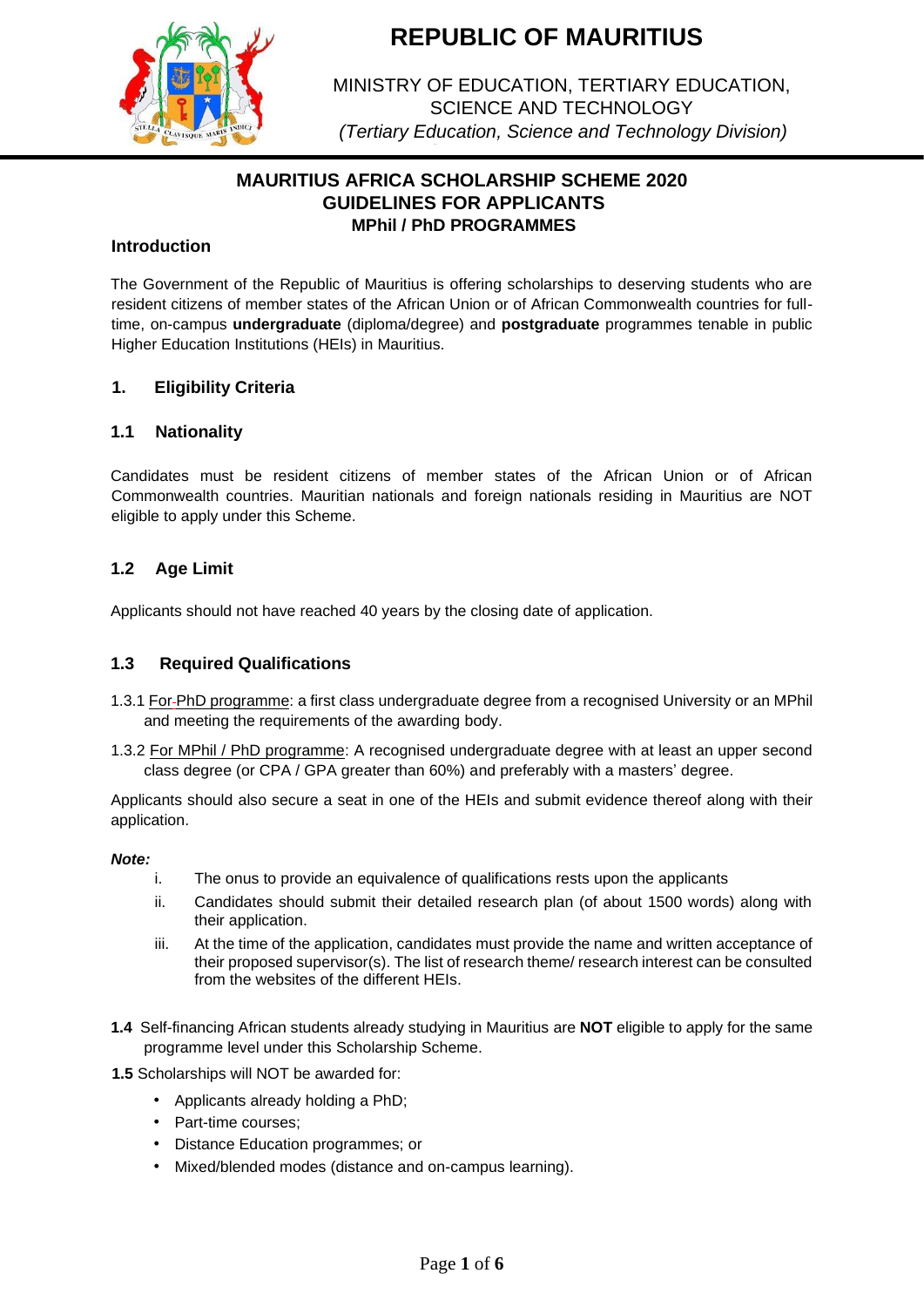

# MINISTRY OF EDUCATION, TERTIARY EDUCATION, SCIENCE AND TECHNOLOGY *(Tertiary Education, Science and Technology Division)*

# **2. Application Procedure**

# **2.1 The Application Form**

The application form obtainable from the website below may be filled in electronically, printed and then signed: [http://ministry-education.govmu.org](http://ministry-education.govmu.org/)

## **2.2 Application to Higher Education Institutions (HEIs)**

## 2.2.1 An applicant may either:

- (a) obtain a *conditional offer (letter of admission)* from their chosen Mauritian public HEI and submit this along with the scholarship application; or
- (b) submit an acknowledgement notice from a Mauritian public HEI that the application for a seat has been made and the appropriate application fee has been paid.

### Note**: The application fee shall be refunded to successful applicants.**

2.2.2 Applicants must submit the completed **Mauritius-Africa Scholarship Application Form** along with documents as per **the Checklist (Section 7)** in this document to their respective Nominating Agencies. This should be done by a deadline to be determined by the Nominating Agency and communicated to prospective applicants.

### 2.2.3 Candidates must also submit the fully completed **Application Form** and **certified copies** of the following documents as part of their application to their local Nominating Agency:

- (i) Birth Certificate;
- (ii) Relevant educational certificates and transcripts;
- (iii) Medical certificate to be filled and stamped by a registered medical practitioner in **Section 6** of the Application Form;
- (iv) Copy of passport biodata page, if available; and
- (v) A research plan.

### **Note:**

- 1) Non-submission of the documents mentioned above, or incorrect or incomplete filling of the application form **will** result in disqualification of the applicant;
- 2) The applicant **must sign** the Declaration in **Section 4** of the Application Form;
- 3) Certified copies of academic certificates and transcripts, if not in French or English, must be submitted along with a certified translation in one of these two languages;
- 4) In **Section 3** of the Application Form, applicants should indicate the title of their proposed research and the institution(s) where they have secured a seat or for which they have submitted an application for enrolment; and
- 5) All applications must be made **exclusively through the Nominating Agency** in the country of citizenship of the applicant, along with the necessary supporting documents.

## **2.3 Application Enquiries**

Applicants are advised to contact the Nominating Agency in their country of citizenship, or in the absence thereof, the respective Ministry of Education, to obtain details on how to submit applications.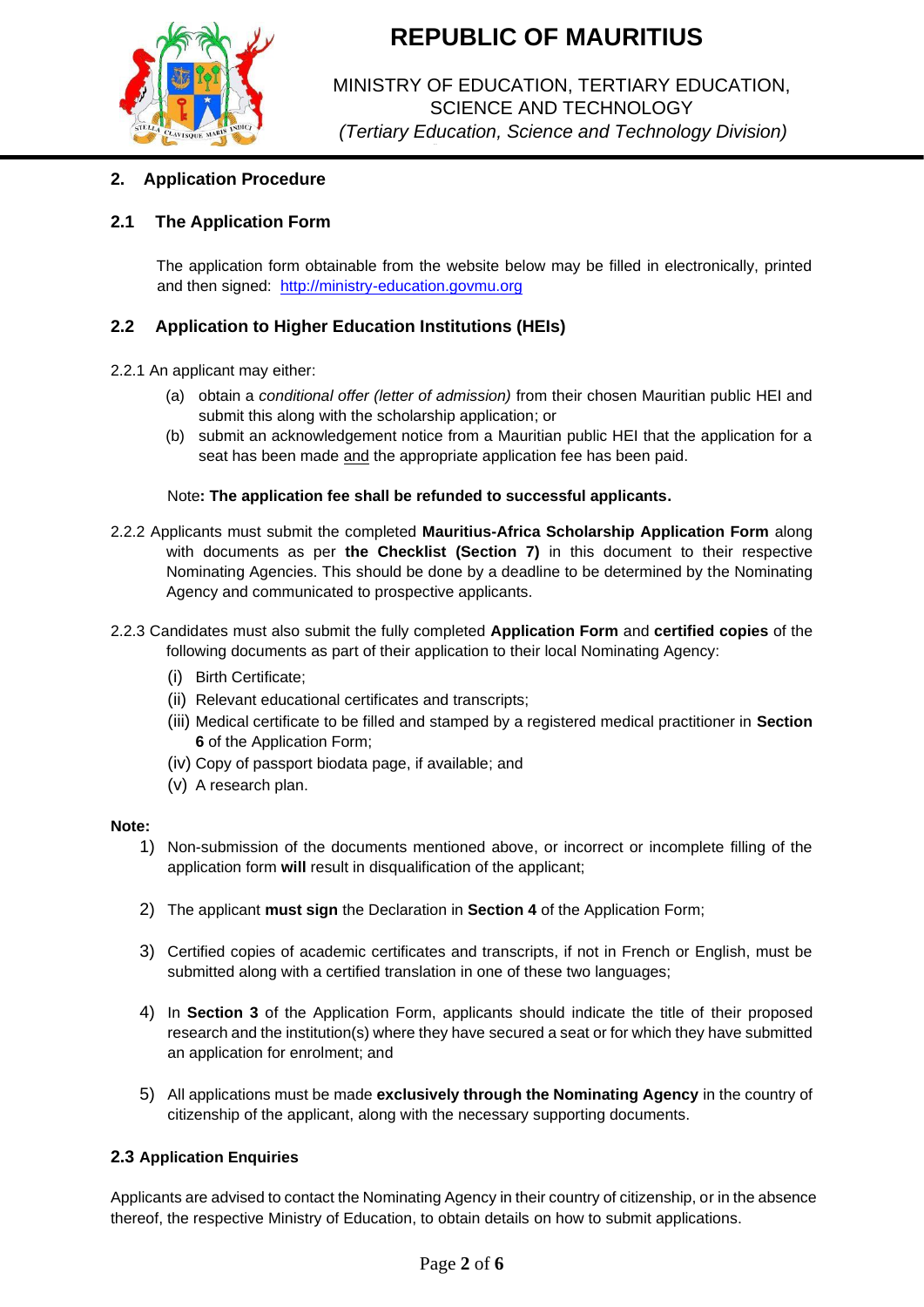

# MINISTRY OF EDUCATION, TERTIARY EDUCATION, SCIENCE AND TECHNOLOGY *(Tertiary Education, Science and Technology Division)*

## **3. Shortlisting by the Nominating Agency and Evaluation Process**

- **3.1** Applications for the Scholarships are to be made to the Nominating Agency in the applicant's country of origin and are **NOT** to be sent directly to Mauritius by the applicant. The Nominating Agency, which is typically part of Ministry of Education, will select and nominate up to five (5) candidates for MPhil/PhD programmes (indicating clearly the level of studies for each nominated candidate). The Nominating Agency of the country of citizenship of the candidates, or the Ministry of Education, will subsequently transmit the endorsed application forms to Mauritius.
- **3.2** Applications from candidates who do not have the endorsement of their Nominating Agencies, or that of the Ministry of Education, **will not** be considered.
- **3.3** Candidates who have not been informed of their selection for award of a scholarship by **end of August 2020** should consider that they have not been selected.
- **3.4** Selection of candidates for the Scholarship will be based on merit.
- **3.5** The list of successful applicants for each Member State will be communicated to their respective Nominating Agencies and a communiqué will be placed on the Mauritian Ministry of Education's website once the selection exercise has been completed. The Mauritian Ministry of Education will, in parallel, issue the successful applicants with a Scholarship Agreement Form which is to be signed and submitted to the Mauritian Ministry of Education, upon appointment, **within two (2) weeks** of their arrival in Mauritius.
- 3.6 The final decision to award a scholarship rests with the Ministry of Education, Tertiary Education, Science and Technology of Mauritius. This decision shall be final and binding. Ministry of Education,Tertiary Education, Science and Technology of Mauritius will not respond to queries regarding the non-selection of candidates

## **4. Financial Conditions of the Scholarship**

### **4.1 Tuition fees and course-related costs**

4.1.1 This scholarship provides for the annual payment of tuition fees and other studies-related costs (e.g. general/annual fees and miscellaneous fees, etc) as per the grid below:

| <b>SN</b>   | <b>Beneficiaries from</b> | <b>Applicable Rate</b>                           | <b>Annual Tuition</b><br>Fee paid up to |
|-------------|---------------------------|--------------------------------------------------|-----------------------------------------|
|             | <b>SADC Countries</b>     | Local Fees                                       | MUR100.000                              |
| $\mathbf 2$ | Non-SADC Countries        | <b>International Fees</b>                        | MUR160,000                              |
|             |                           | (as at 19 November 2019 $\pm$ LISD = MLIR 36.93) |                                         |

 $(as at 19 November 2019, 1 USD = MUK 36.93)$ 

- 4.1.2 Awardees will **NOT** be allowed to transfer to another HEI once they have been granted a Scholarship.
- 4.1.3 Awardees shall have to bear the cost of tuition fees and other studies-related costs exceeding the amounts mentioned above.
- 4.1.4 The awardee will have to bear all costs associated with any examination re-sit or repeat of any academic year.
- 4.1.5 The scholarship for MPhil/PhD studies will be for a maximum duration of four (4) years, plus a maximum period of 6 months for a transfer from MPhil to PhD. .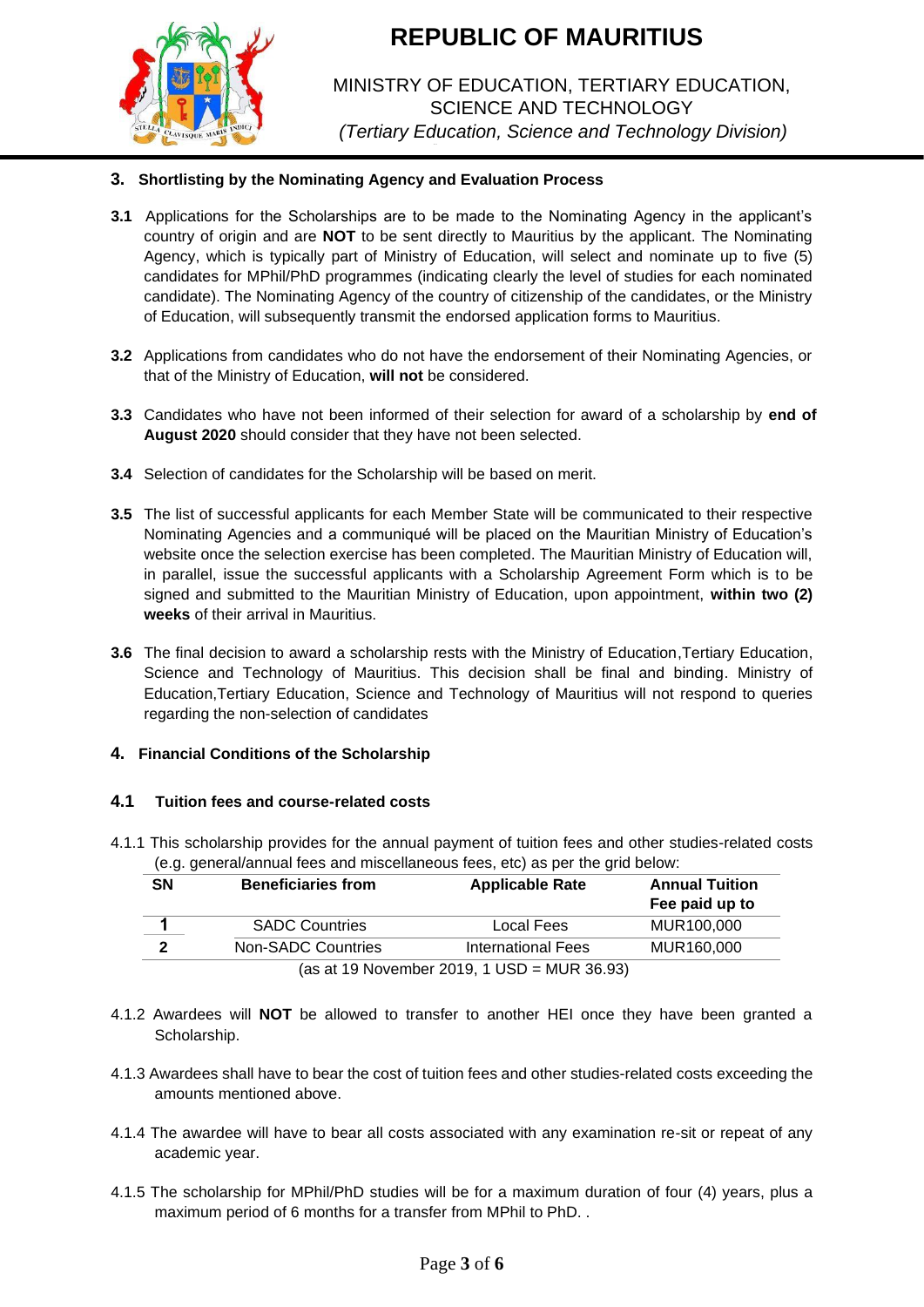

# MINISTRY OF EDUCATION, TERTIARY EDUCATION, SCIENCE AND TECHNOLOGY *(Tertiary Education, Science and Technology Division)*

- 4.1.6 The scholarship for PhD studies will be for a maximum duration of THREE (3) years.
- 4.1.7 No request for an extension of scholarship will be entertained. The applicant will have to bear the cost of any expenses incurred beyond the time frames mentioned above.
- 4.1.8 No request for additional grants will be entertained.
- 4.1.9 Any costs related to fieldwork (either local or overseas) or the purchase of books will have to be borne by the student.

### **4.2 Living allowance**

- 4.2.1 Awardees are expected to come to Mauritius with sufficient funds to meet expenses during the initial phase of their stay, while they complete local formalities.
- 4.2.2 A monthly living allowance of **MUR 12,500** will be paid to awardees to meet their living expenses in Mauritius. Students are expected to supplement this amount to cover the cost of living in Mauritius. This allowance will be credited to the awardee's bank account in Mauritius on a monthly basis, subject to the submission of evidence of enrolment and satisfactory attendance in the study programme by the HEI.
- 4.2.3 The payment of allowances during the final year of enrolment in the study programme will cover, on a pro-rata basis, a period of two (2) weeks following the final day of examinations.
- 4.2.4 An awardee should inform the Ministry of Education, Tertiary Education, Science and Technology in writing, at least **two (2) weeks in advance**, in case he/she has to leave Mauritius for any reason.

### **4.3 Other conditions**

The awardees should:

- (i) not have received a scholarship from any other public source in Mauritius; and
- (ii) undergo a medical check-up in Mauritius as per the Passport and Immigration Office requirements [\(http://passport.govmu.org\)](http://passport.govmu.org/) and the tests results shall be submitted to the Passport and Immigration Office, with a copy to the Ministry, not later than one month after arrival in Mauritius.
- (iii) The Ministry reserves the right to request an applicant to undergo any such other medical tests as it deems fit.

### **5. Travel to and from Mauritius**

### **5.1 Student Visa and Travel Documents**

- 5.1.1 Prior to an awardee's arrival in Mauritius, the HEI where the student has secured a seat will apply for a student visa with the Passport and Immigration Office (PIO) in Mauritius.
- 5.1.2 The PIO will process the student visa application and issue a provisional entry permit valid for three (3) months to enable the student to travel to Mauritius.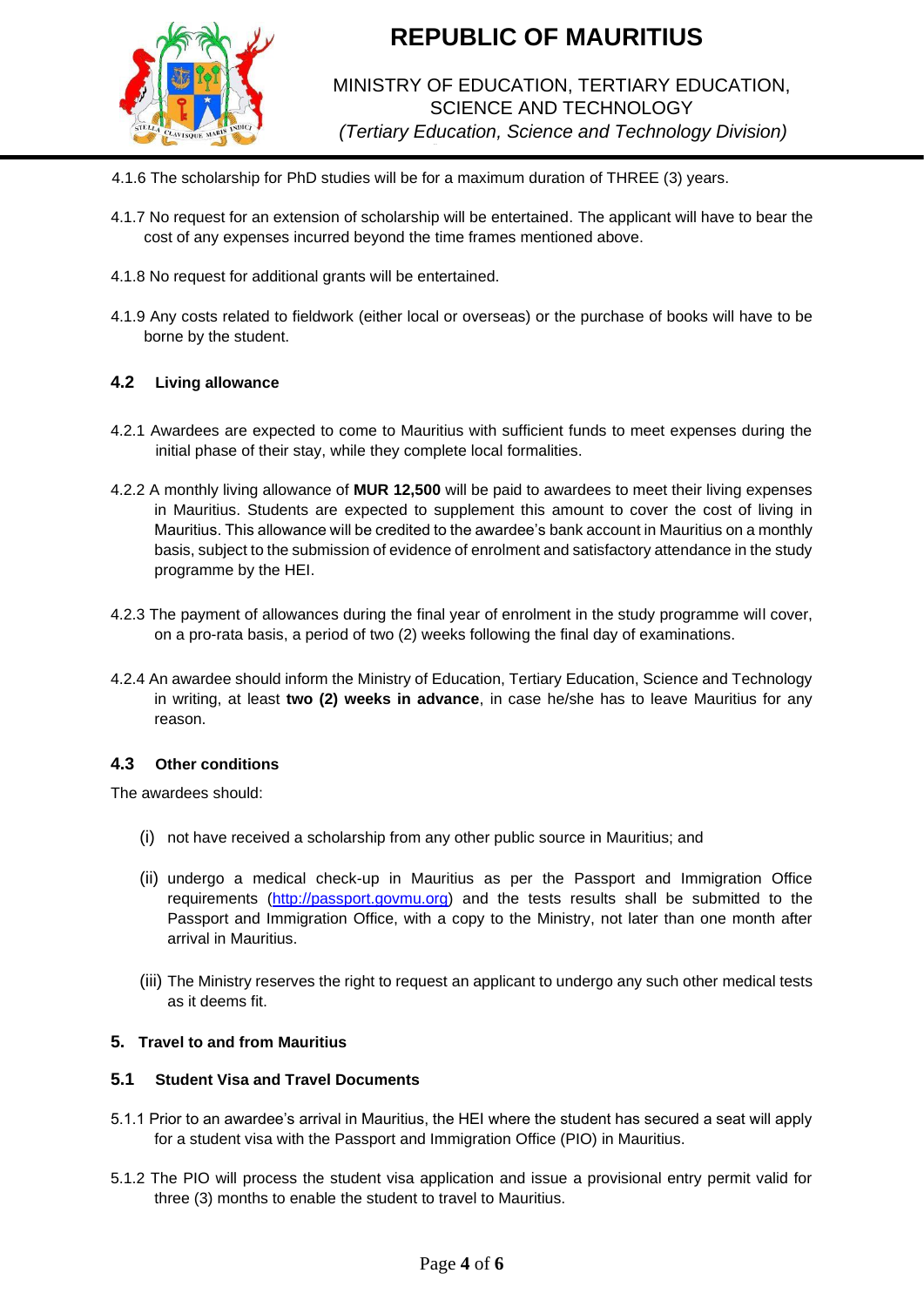

# MINISTRY OF EDUCATION, TERTIARY EDUCATION, SCIENCE AND TECHNOLOGY *(Tertiary Education, Science and Technology Division)*

- 5.1.3 Issuance of a provisional entry permit and student visa is subject to the immigration laws and policies prevailing in Mauritius.
- 5.1.4 Students must have a passport valid at least for the full duration of the course enrolled.
- 5.1.5 The scholarship also covers a return airfare by the most economical route. This will be valid for travel from the country of origin at the beginning of the studies and back to the country of origin upon successful completion of studies.
- 5.1.6 Awardees will have to make their own arrangements to pay for their one-way air tickets and then apply for refund upon arrival in Mauritius by providing the necessary original receipts and documentation. Those awardees travelling from countries that require a return ticket as a condition of their exit immigration at the point of departure will have to make arrangements for the same at their own cost.

The cost of the cancellation penalty fees of this return ticket will be refunded to the awardee by the authorities in Mauritius.

### **Note**: Reimbursement of air ticket cost

The authorities in Mauritius will refund airfare from awardee's country to Mauritius by the most economical route. Awardees **must** send their quotation to [studymauritius@govmu.org](mailto:studymauritius@govmu.org) for approval before purchasing the ticket, failing which no refund will be processed.

- 5.1.7 Students should, well in advance, inform in writing the HEI to which they have been admitted of their travel schedule.
- 5.1.8 Students who choose to have their family members or relatives or friends join them for visits in Mauritius will be fully responsible for the latter's' airfare, living expenses and any other expenses related to such visits.
- 5.1.9 If the HEI terminates the enrolment of a student or if a student decides to return to his/her country of citizenship before the completion of the course, he/she will NOT be entitled to a return ticket. The student will have to bear the cost of this return air ticket.
- 5.1.10 The student will NOT be entitled to a refund of any expenses related to his/her travel during vacation time.
- 5.1.11 The awardee will sign an undertaking to leave Mauritius as soon as his/her programme of study comes to an end or is terminated.

## **5.2 Health and Travel Insurances**

Beneficiaries are entitled to free basic health care in public hospitals in Mauritius. Awardees may wish to make their own arrangements for any health insurance and travel insurance.

### **5.3 Accommodation**

Awardees will have to make prior arrangements with the HEI in Mauritius concerning available accommodation facilities.